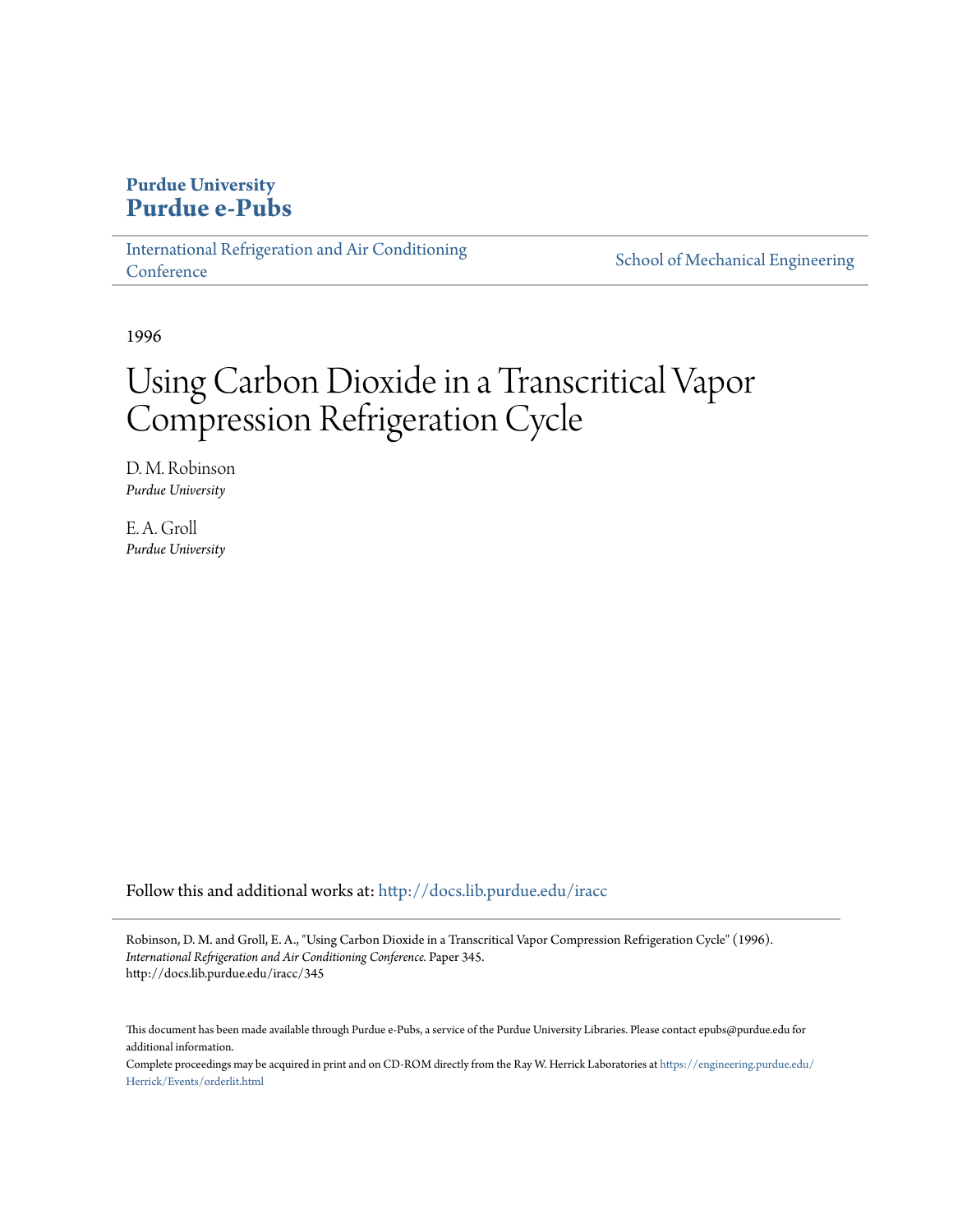# **USING CARBON DIOXIDE IN A TRANSCRITICAL VAPOR COMPRESSION REFRIGERATION CYCLE**

Douglas M. Robinson and Eckhard A. Groll Ph.D *Ray W. Herrick Laboratories. Purdue University* 

*West Lafayette. IN 17907-1077. USA..* 

# ABSTRACT

For most of the last fifty years, refrigeration and heat pump systems have been based on cycles using a fluorocarbon as the working fluid. However, with the discovery that fluorocarbons may have a profoundly detrimental effect on the earth's atmosphere, it has become necessary to find a suitable replacement for a fluorocarbon based refrigeration cycle. Such a replacement must perform comparably to current refrigerants, be economically feasible, and significantly reduce the possibility of a negative environmental impact compared to current refrigerants. A review of the literature on the first vapor compression refrigeration cycles indicate that carbon dioxide was used as the working fluid prior to and after the turn of the century. Moreover, recent literature has suggested that carbon dioxide will work for certain air conditioning applications. Not only is carbon dioxide inexpensive and plentiful, but is a substance naturally occurring in large quantities in the earth's atmosphere. Furthermore, initial investigation of the heat transfer properties of carbon dioxide and subsequent modeling of a transcritical carbon dioxide vapor compression cycle suggest potential performance comparable to that of existing refrigeration systems. This paper will present a detailed literature review of carbon dioxide's role in refrigeration cycles, what has been investigated so far to find a suitable application for carbon dioxide as a refrigerant. and what further research needs to be done to implement a feasible cycle.

## INTRODUCTION TO CARBON DIOXIDE

#### Background

Carbon dioxide's role in refrigeration stretches back well over 100 years and likely had the largest impact of any fluid on early food refrigeration and human occupied space air conditioning. Though the Evans-Perkins process upon which modern refrigerators and air conditioners are based, was developed in 1834 [Lorentzen 1994], it wasn't until 1866 when the American Thaddeus S.C. Lowe first harnessed carbon dioxide for ice production [Thevenot 1979]. Following a period of further development. the first documented carbon dioxide compressor was built by Windhausen in 1880 [Goosman 1927]. Other landmark uses of carbon dioxide refrigeration include the first marine installation a carbon dioxide plant by  $J & E$  Hall in 1890 [Thevenot 1979] and the first continuous production of carbon dioxide refrigerating equipment in the United States by Kroeschell Bros. of Chicago in 1897 [Goosman 1927]. Not only were carbon dioxide based machines growing in popularity in the late 1800s, but improvements were continually being made on the basic cycle (almost from the incipience of initial development!). J & E Hall demonstrated that the efficiency of the vapor compression process could be improved through the use of two stage compression [Thevenot 1979]. In 1905, Voorhees developed what is now known as the multiple effect cycle, which involves a separation of liquid and vapor at an intermediate stage in the expansion process. According to Voorhees, for heat absorption temperature of  $0^{\circ}$  F (-17.78°C) and a heat rejection temperature of 90°F (32.22°C) "the least possible gain in refrigeration will be 127% and a saving of 38% oft he power required per unit refrigeration will result" [Voorhees 1905]. The advent of refrigeration and air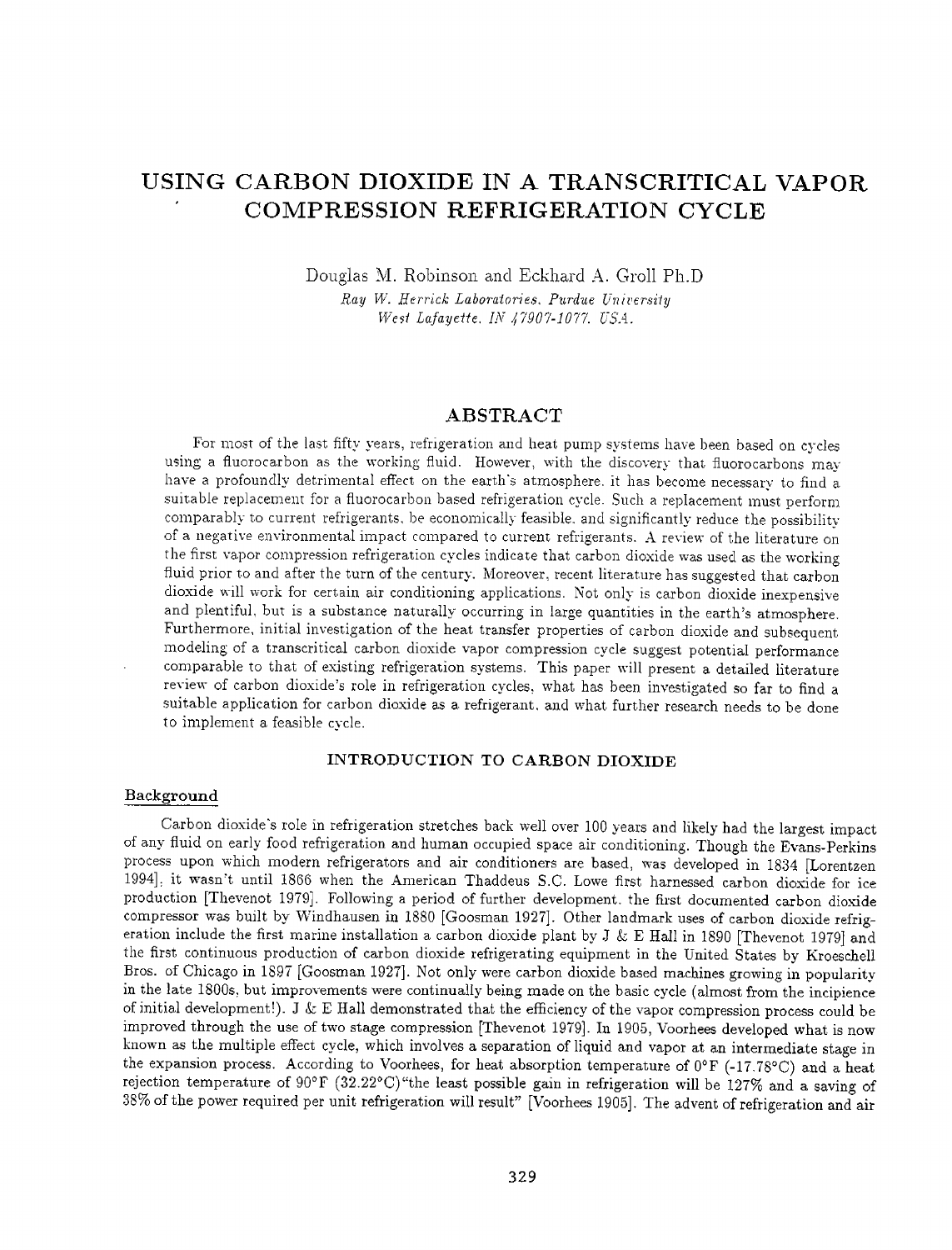conditioning in the late 1800s had an enormous impact on thousands of industries. At the time. carbon dioxide was not the only refrigerant used. Ammonia and sulfur dioxide based machines enjoyed a level of popularity, but generally only in industrial applications due to their toxicity and/or flammability. None such hazards are inherent in carbon dioxide. For that reason food-related industries and places of human occupancy (theaters. hospitals, restaurants, etc.) used carbon dioxide based refrigerators/air conditioners almost exclusively [Pettersen 1994]. Though they used technology ancient by today's standards. carbon dioxide machinery functioned satisfactorily and generally pleased those who purchased it. However, engineers' pursuit to improve refrigeration efficiency led to the development of fluorocarbons in the 1930s [Lorentzen 1994]. Based on the fact that cycles which employed fluorocarbons had substantially lower heat rejection pressures than those of carbon dioxide (requiring less compressor work, which in turn led to better efficiency) and was considered to be non-toxic to humans and harmless to the environment. fluorocarbons quickly replaced carbon dioxide as the refrigerating fluid of choice. As a result. carbon dioxide based machinery was phased out by the 1950s and has not been mass produced since.

## A Recent Revival

Though not currently used in any production refrigerating or air conditioning equipment. carbon dioxide has been the subject of recent research as a refrigerant, and significant contributions to the field have resulted. In particular. Lorentzen and Pettersen [Lorentzen & Pettersen 1993] constructed a laboratory prototype carbon dioxide automobile air conditioner which performed as well as a standard R-12 auto air conditioner. In addition. Lorentzen has recommended other possible future uses for carbon dioxide, such as large heat pumps and commercial cooling [Lorentzen 1994]. In each proposed area of investigation. Lorentzen proposes the use of a transcritical vapor compression cycle. Since the typical environmental temperature of a summer day may reach 35°C or more. a supercritical heat rejection profile profile is required. due to the fact that the critical temperature of carbon dioxide is 30.85°C. The work of Lorentzen and Pettersen also suggests that though there are shortcomings of carbon dioxide as a refrigerant compared to the fluorocarbons (which caused carbon dioxide to be replaced in the first place), there are also many overlooked thermo-physical advantages of carbon dioxide. The initial investigations that Lorentzen and Pettersen have done show that the proper exploitation of these adYantages with respect to cycle design may prove useful in not only automobile air conditioning, but in other areas as well.

## Carbon Dioxide's 'New' Use

The intentions of governments worldwide to prohibit the use of CFCs (chlorofluorocarbons) and HCFCs (Hydrochloroftuorocarbons) has forced refrigeration engineers to search for new fluids to perform the cooling of enclosures such that there is no degradation of performance compared to that of the proven CFC and HCFC technology. A popular solution, and one that is currently being adopted as a U.S. standard is the employment of a fluid which is changed slightly from the chemical make-up of CFCs and HCFCs. In particular, HFCs (Hyclrofluorocarbons) are presently used in newly produced refrigerating/ air conditioning systems. HFCs are substances which are not reactive with ozone but retain thermal and transport properties similar to CFCs and HCFCs. Hence this new class of fluids may be used with machinery already designed for CFCs and HCFCs with minor modifications. A long term view of this series of regulations and replacement refrigerants would seem to indicate that manufactured substances (fluorocarbon-based, in particular) which are used as refrigerants are only temporary solutions to the long term need of refrigeration. In almost all cases, it is impossible to foresee the long-term environmental impact of human-manufactured fluids. The only way to be sure that <sup>a</sup> refrigerant is not harmful to the world environment is to use a substance which is naturally occurring in the earth's atmosphere. Carbon dioxide is a substance which meets the above criteria and also has other advantages as a refrigerant [Lorentzen 1994):

- 1. It has a background of successful use as a refrigerant.
- 2. It is non-flammable and non-toxic.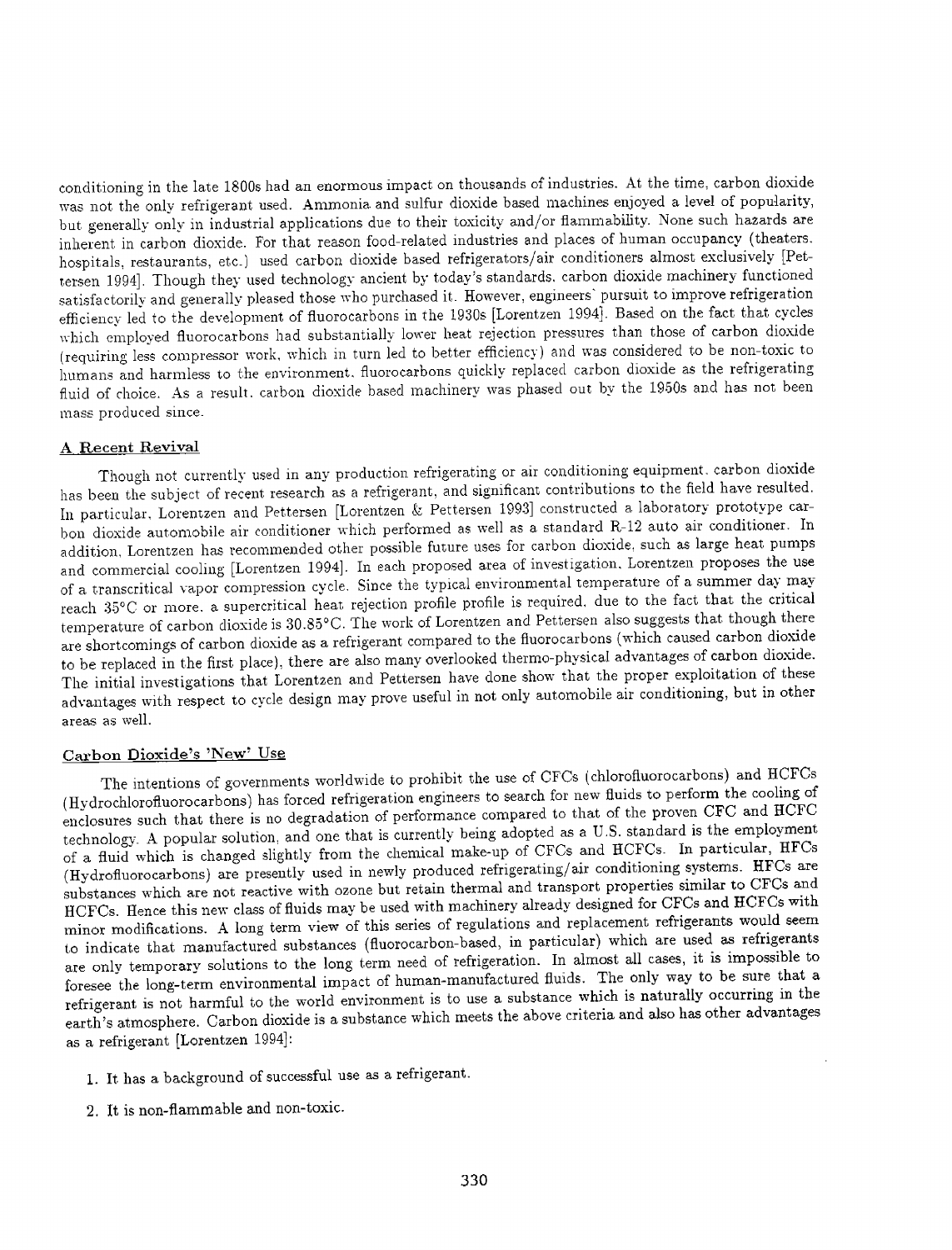- :3\_ It is cheap. plentiful, and there is no need for recovery\_
- 4. It is compatible with normal lubricants and construction materials.
- 5. The volumetric refrigerating capacity of carbon dioxide is about 5 times that of R-22.

With respect to the current phase-out of CFCs and HCFCs. it seems necessary to thoroughly investigate the possibility of a revival of carbon dioxide as the refrigerant.

# THERMODYNAMIC MODELING

#### Computer Modeling

Two computer based models of different carbon dioxide cycles were developed at the Ray W. Herrick Laboratories at Purdue University. Figure 1 reveals the thermodynamic processes for both cycles in an lnP-h diagram. Process path 1-2-3-4h indicates a transcritical simple carbon dioxide refrigeration cycle with compression (1-2), isobaric heat rejection (2-3). adiabatic expansion (3-4h), and isobaric evaporation (4h-1). Cycle process path l-2-3-4t shows a carbon dioxide cycle where the expansion process is replaced by an expansion work output process. The process features compression  $(1-2)$ . isobaric heat rejection  $(2-3)$ . expansion with work recovery  $(3-4t)$  and isobaric evaporation  $(4t-1)$ . The dotted lines 1-2s and 3-4s in Fig. 1 represent isentropic compression and expansion. respectively. and are presented in the figure as reference processes. In addition to the carbon dioxide models, a simple R-22 based refrigeration cycle was modeled as a reference to which the carbon dioxide cycles are compared. The property values of both carbon dioxide cycles will be obtained from an equation of state FORTRAN program and the R-22 cycle property values will be found from EES (Engineering Equation Solver) [Klein & Alvarado 1995]. As a means to assess the performance of each individual cycle, the cycle Coefficient of Performance (COP) was calculated. The COP is defined as:

$$
COP = \frac{q_{evap}}{w_{in}}\tag{1}
$$

*qevap* Heat absorbed by the refrigerant in the eyaporator *Win* Total work input to the compressor

To model the compressor and the expansion work recovery device, the isentropic and mechanical efficiencies were taken into account when calculating the values associated with work. Denoting  $\eta_{is}$  as the isentropic efficiency and  $\eta_m$  as the mechanical efficiency, the efficiencies for each device are defined as follows:

For the compressor:  $\eta_{is,c} = \frac{h_{2s} - h_1}{h_2 - h_1}$   $\eta_{m,c} = \frac{h_2 - h_1}{w_{in,act}}$ For the expansion turbine:  $\eta_{is,t} = \frac{h_3 - h_4}{h_3 - h_4s}$   $\eta_{m,t} = \frac{w_{out,act}}{h_3 - h_4}$ where *'h'* represents the specific enthalpy at each state.

#### Assumptions

In order to simplify the model processes, the following assumptions were made:

- Energy losses due to compressor and turbine inefficiencies are assumed to be heat rejected from the device to the environment.
- Changes in kinetic and potential energies are assumed negligible.
- Cycles operate at steady state.
- Refrigerants exit the evaporator as saturated vapor. R-22 exits the condenser as saturated liquid.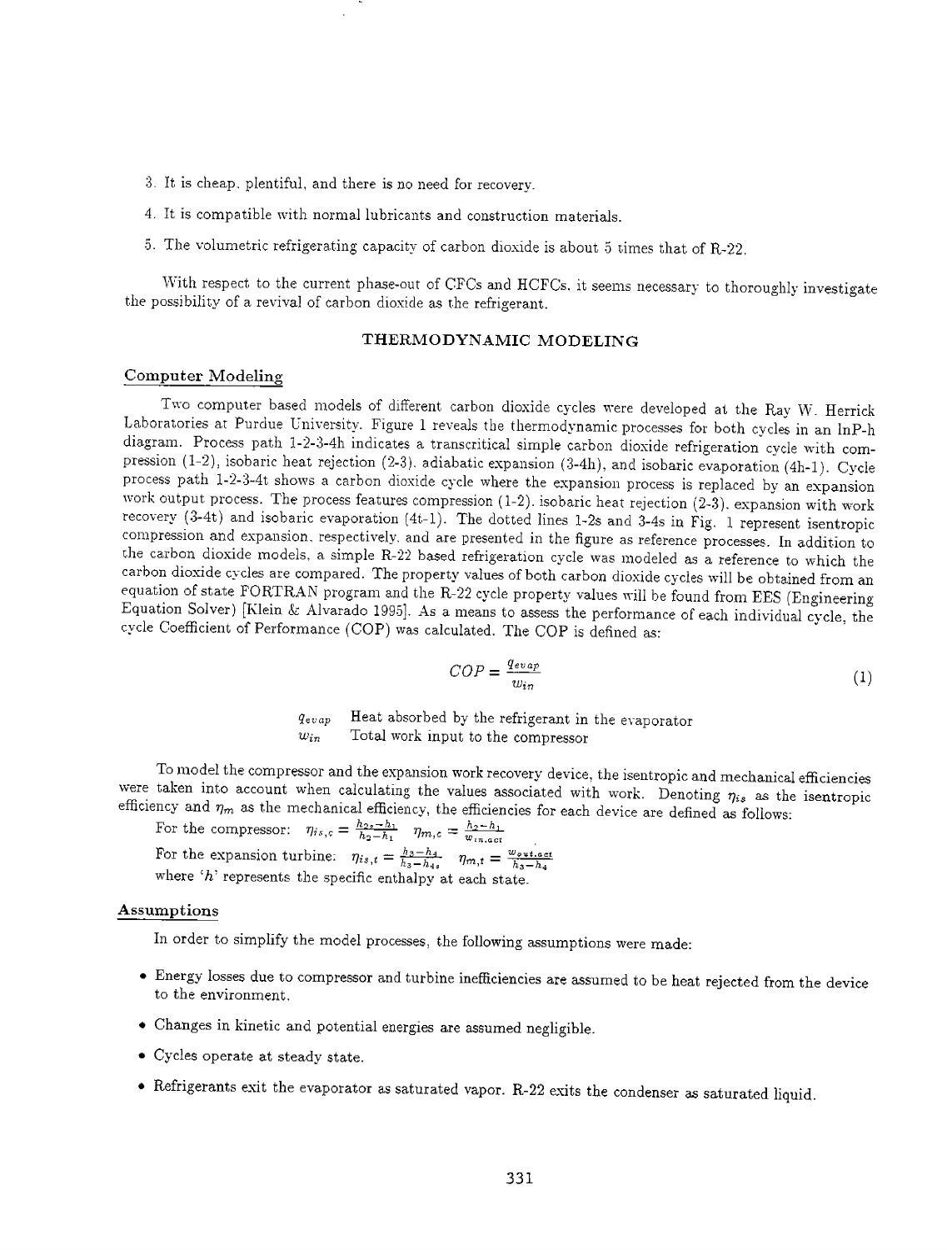# **Conditions**

In order to define the equipment capabilities and environmental factors the following conditions were assumed:

• The device efficiencies were calculated as follows:

$$
\eta_{is,c} = 0.815 + 0.022(\frac{P_2}{P_1}) - 0.0041((\frac{P_2}{P_1})^2) + 0.0001((\frac{P_2}{P_1})^3)
$$
  
\n
$$
\eta_{is,t} = 0.8
$$
  
\n
$$
\eta_{m,c} = 0.9
$$
  
\n
$$
\eta_{m,t} = 0.98
$$

- The heat sink for all cycles is air at a constant temperature of  $35^{\circ}$ C. As a result, the condensation temperature of R-22 is assumed to be  $50^{\circ}$ C, while the outlet temperature of the carbon dioxide gas cooler is assumed to be  $40^{\circ}$ C.
- The space to be cooled ranges from -35°C to 10°C in 5°C increments, hence the evaporation temperatures range from -40°C to 5°C for both carbon dioxide and R-22.

# Optimum Heat Rejection Pressures

By virtue of the established conditions, both heat source and heat sink temperatures were specified for each carbon dioxide cycle. Furthermore, since the refrigerant during evaporation was modeled as a two-phase mixture, the refrigerant maintained a constant pressure throughout the evaporation process. The final parameter required to define the carbon dioxide cycles was the heat rejection pressure. Optimal pressures were determined for each evaporator fluid temperature based on the COP, defined in equation 1. For each evaporator fluid temperature, the COP was calculated for a range of heat rejection pressures (80-120 bar) at 0.5 bar increments. 'Within this range of COP values, a maximum COP value existed corresponding to a single 'optimum' heat rejection pressure. Maximum COP values and optimum pressures were identified for all evaporation temperatures.

# Irreversibility

In order to identify locations of energy loss within the carbon dioxide cycles, an analysis with respec<sup>t</sup> to the Second Law of Thermodynamics was made on each component in the cycle. The irreversibility of the individual components was identified throughout the range of evaporation temperatures. This indicated \vhich components are the largest factor in reducing cycle efficiency, hence indicating which areas to focus on improving with respect to cycle performance. Defining the specific irreversibility of a process operating between states 1 and 2 as:

$$
i_{12} = w_{act} - w_{rev} \tag{2}
$$

 $(0)$ 

 $(4)$ 

where 
$$
w_{rev} = (h_2 - h_1) - To(s_2 - s_1) - q(1 - \frac{To}{Tj})
$$
 (3)

$$
w_{rev} = (h_2 - h_1) - q \tag{4}
$$

- *Wact* actual specific work required to drive the cycle
- $w_{ren}$  specific work done on or by an internally reversible process
- *To* ambient temperature
- $Tj$  temperature at which the process rejects heat
- q specific heat absorbed by the process from a heat reservoir
- *h* specific enthalpy
- s specific entropy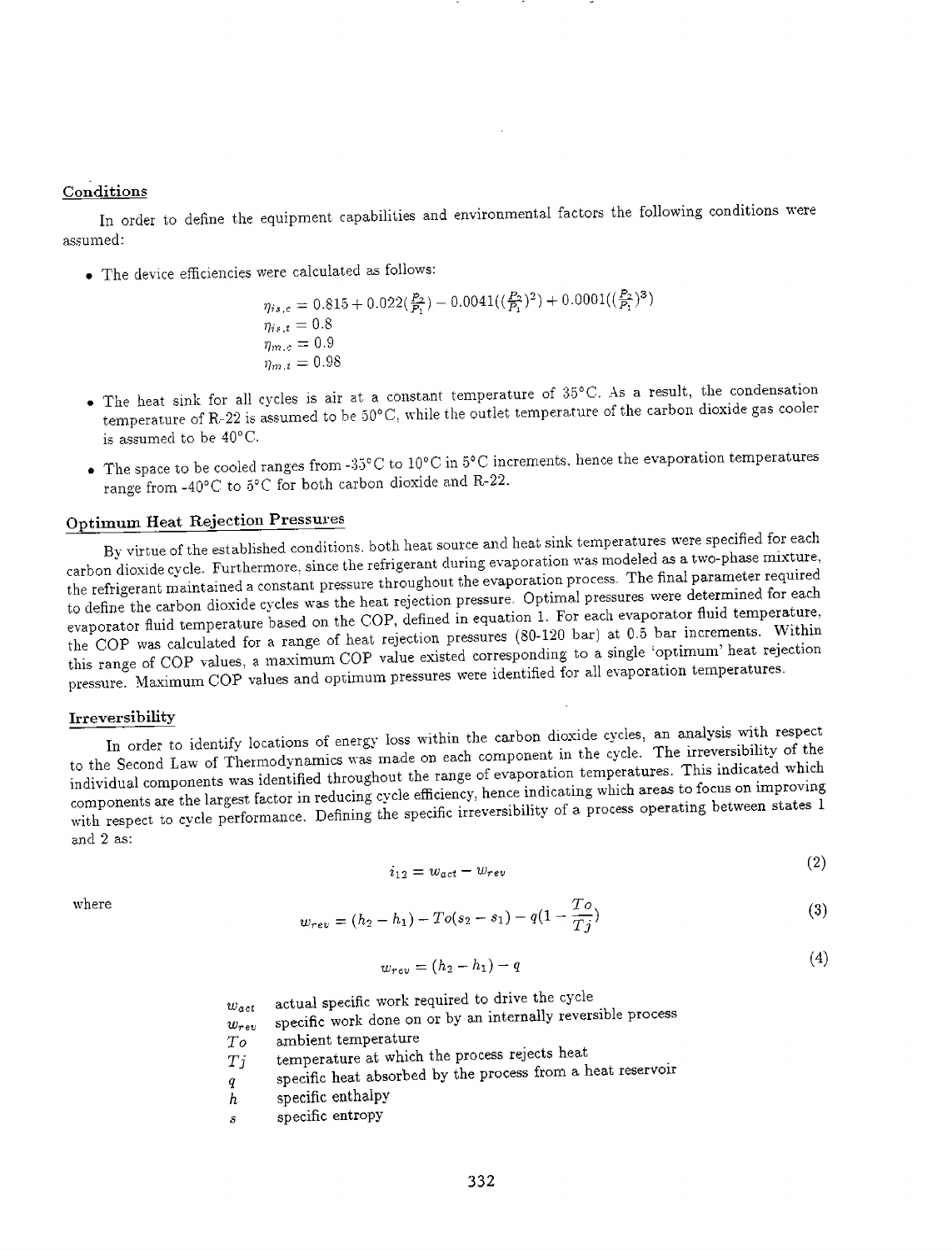

Figure 1: (a) T-s diagram of Carbon Dioxide Processes (b) Optimum Heat Rejection Pressures and Evaporation Pressure vs. Evaporation Temperature

The irreversibility of each component was calculated and divided by the sum of total cycle irreversibility to get the percentage of cycle irreversibility corresponding to each component.

#### **RESULTS**

The optimum heat rejection pressures and evaporation pressures for each evaporation temperature for the carbon dioxide cycles are shown in Figure l(b). The plot indicates that the cycles' optimum heat rejection pressures do not vary widely (about 10.2-10.5 MPa for cycle with expansion work recovery, 9.5-9.7 MPa for the cycle with an expansion valve). The heat rejection pressure for R-22 at a condensing temperature of 50°C is 1.93 MPa. As can be seen by Figure l(b ), heat rejection pressures of carbon dioxide are roughly 5 times the heat rejection pressure of R-22. Due to carbon dioxide's large volumetric heat capacity (with respect to R-22), the tube diameters of a carbon dioxide based apparatus could be drastically decreased, while at the same time the tube wall thickness could be increased to accommodate the high pressures (up to 10.6 MPa). Overall, the device would still weigh less than an R-22 device of the same capacity. Another feature of the operating pressures of a carbon dioxide cycle is the lower pressure ratio with respect to an R-22 cycle. The pressure ratios of carbon dioxide vary from 2.5 to 10.0 (expansion valve cycle) and 2.4 to 9.5 (cycle with expansion work recovery) with decreasing evaporation temperatures, while the pressure ratios ofR-22 vary from 2.9 to 14.9 over the same range of evaporation temperatures. Since the isentropic efficiency of a compressor is a function of the pressure ratio, a compressor properly designed for a carbon dioxide cycle could be more efficient than one designed for an R-22 cycle.

The COP values for each carbon dioxide cycle and the R-22 cycle along with the corresponding 2nd law effectiveness for each is shown in Figure 2. The 2nd law effectiveness of the carbon dioxide cycle employing an expansion valve matches the effectiveness of the R-22 cycle only at the lowest evaporator temperature. Throughout the other evaporator temperatures the effectiveness of the carbon dioxide cycle employing an expansion valve averages 70% of the effectiveness of the R-22 cycle. However, the cycle with expansion work recovery performs better than the R-22 cycle for six of the ten specified evaporator temperatures, as shown in Figure 2(b). In addition, the effectiveness of the cycle employing expansion work recovery is no less than 96% of that of the R-22 cycle for the remainder of the evaporator temperatures. Figure 2(b) also reveals that the expansion work recovery maintains an effectiveness above 0.3 for the lowest evaporator temperatures, while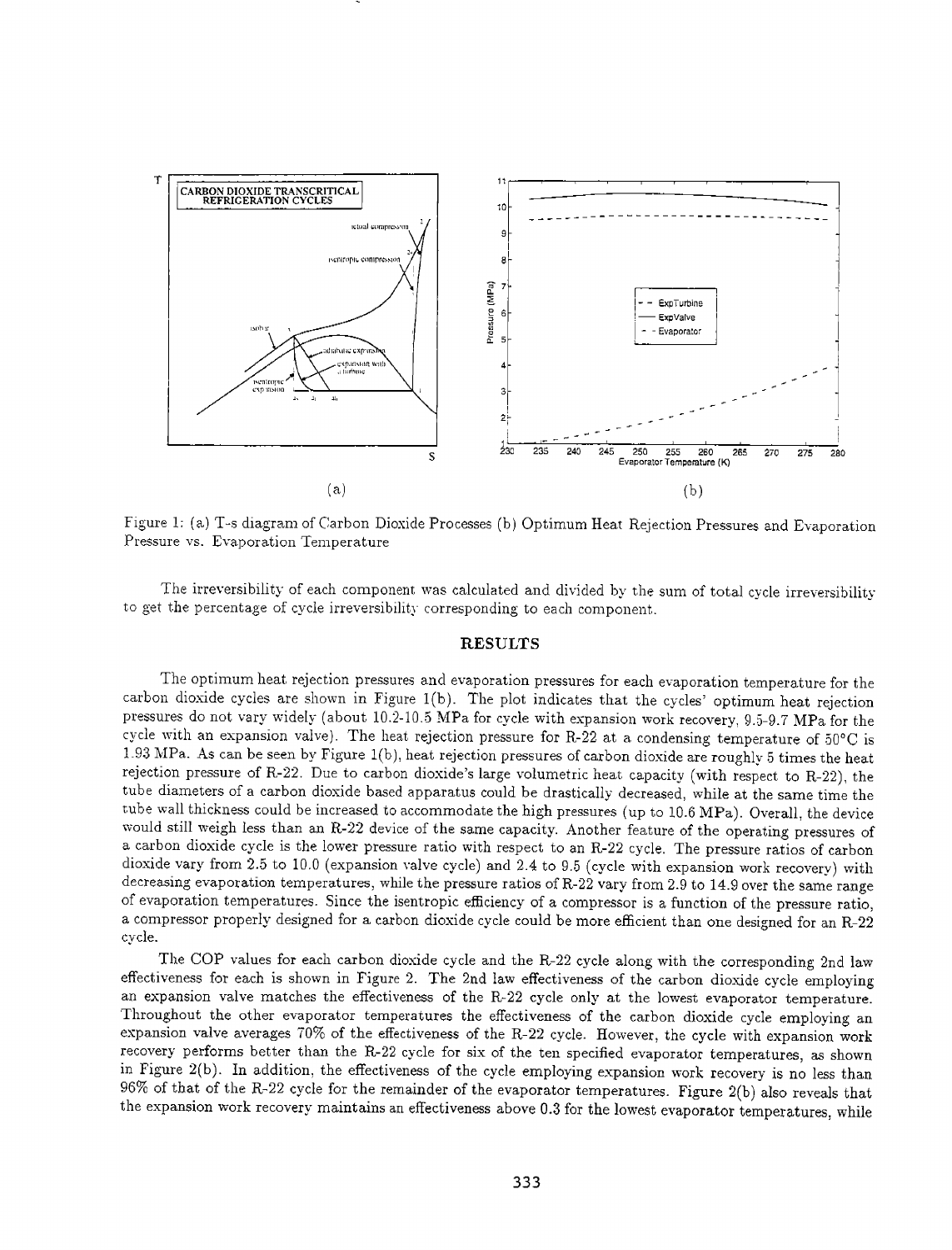

Figure 2: (a) COP vs. Evaporation Temperatures (b) 2nd Law Effectiveness vs. Evaporation Temperature

there is a significant decline in effectiveness of the R-22 cycle as evaporator the temperature decreases. The carbon dioxide cycle performs better than the R-22 cycle due to the applicability of work expansion recovery. It can make practical use of work recovery due to the fact that the inlet of the turbine is a supercritical fluid, whereas the R-22 would be a saturated or subcooled liquid. Since the amount of work recovered in the carbon dioxide cycle is a function of pressure ratio. a larger pressure ratio results in more work recovered. Hence, the carbon dioxide cycle with expansion work recovery maintains its effectiveness above 0.3 even at the lowest evaporation temperatures.

The component irreversibility percentages for the two carbon dioxide cycles are shown in Figure 3. In both cases, the evaporator accounts for roughly 5% of the cycle irreversibility throughout the range of evaporator temperatures, while the gas cooler accounts for 26% and 31% of the total cycle irreversibility for the expansion valve cycle model and the expansion work recovery cycle respectively. Though the irreversibility of the heat transfer components between the two carbon dioxide cycles are similar, the irreversibility of the expansion and compression components vary dramatically. For the cycle with an expansion valve, the expansion process produces the highest percentage of irreversibility, approximately 38% of the total cycle irreversibility. After substituting a work recovery turbine for the expansion valve, the expansion process produced the second lowest percentage of cycle irreversibility, averaging only 19% over the range of evaporator temperatures. Furthermore, the total cycle irreversibility of the cycle employing an expansion work recovery turbine is only 68% ( $\pm 1\%$ throughout the range of evaporator temperatures) that of the total cycle irreversibility of the cycle using an expansion valve.

#### **CONCLUSIONS**

Though the models produced for this research are based on theoretical conditions, and the results are somewhat generalized, some specific conclusions can be made with regard to the use of carbon dioxide as a refrigerant:

• A refrigeration cycle based on R-22 subject to the aforementioned conditions will perform better than <sup>a</sup> carbon dioxide refrigeration cycle that uses a valve for expansion. However, a carbon dioxide cycle that employs an expansion turbine subject to the aforementioned conditions performs as good or better than the R-22 baseline cycle for the specified range of evaporation temperatures.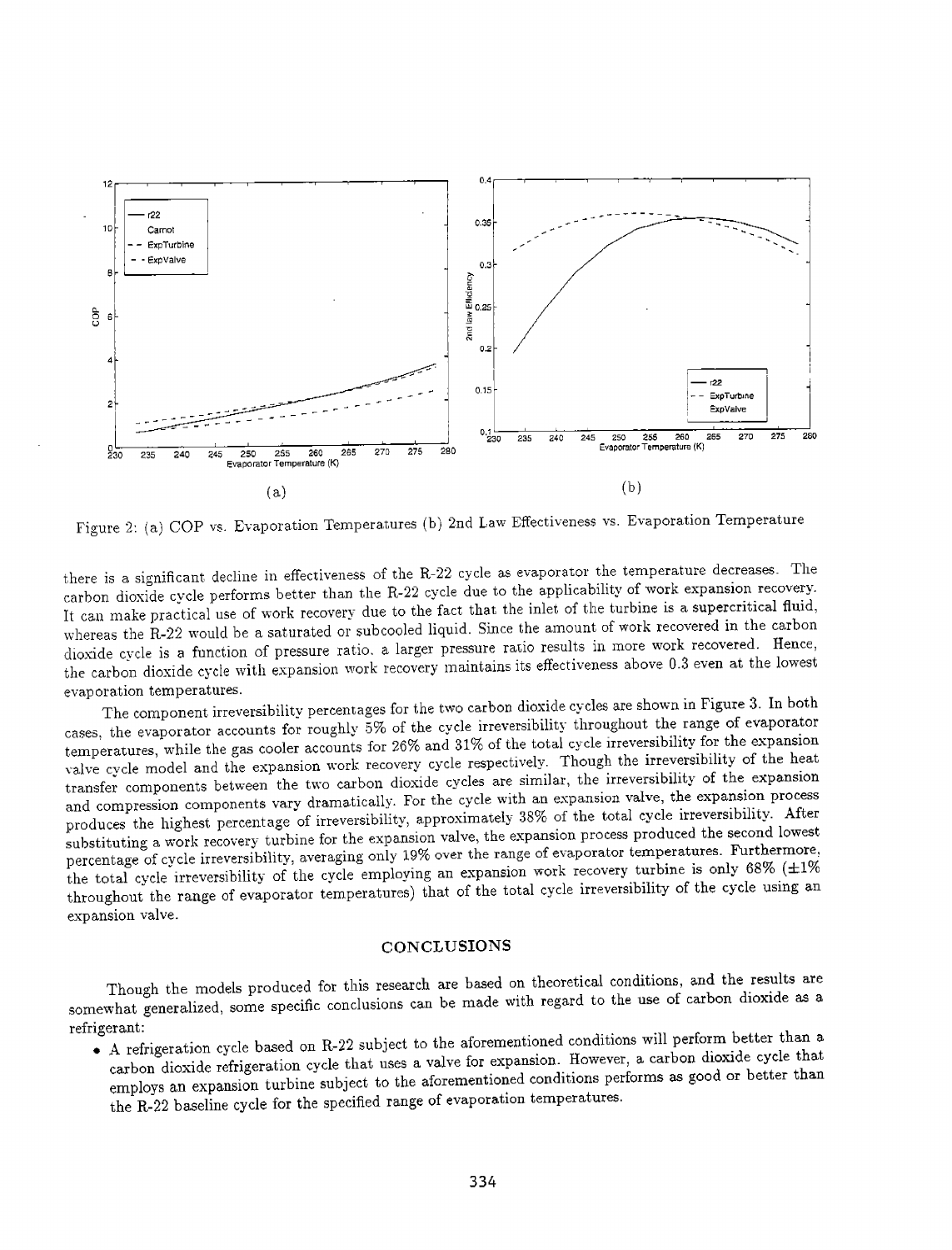

Figure 3: (a) Component Irreversibility Percentages: Basic Cycle (b) Component Irreversibility Percentages: Turbine Cycle

- Optimum heat rejection pressures for carbon dioxide refrigeration cycles equipped with both an expansion valve and an expansion work recovery device stay within  $\pm 5\%$  of the average heat rejection pressure over the range of evaporation temperatures.
- The expansion valve is the component with the largest percentage of wtal irreversibility in the simple carbon dioxide cycle. Replacing the expansion valve with an expansion work recovery turbine reduces the process's contribution to total cycle irreversibility by half.

#### Future Work

In addition to specific conclusions drawn from the models performance, this research also suggests directions for future research:

- Turbines that are driven by supercritical and two-phase fluids do exist; investigating and optimizing the design parameters of these turbines for the given application in a carbon dioxide cycle would be a challenging topic for future research.
- Assuming the work recovery device is practical, the 2nd law analysis shows that the next largest source of irreversibility in the cycle is the compressor. To reduce this irreversibility and further improve the compression process, multi-stage compression as proposed by Linde or multiple-effect compression as proposed by Voorhees should be investigated in more detail.
- In order to design a gas cooler which maximizes the heat transfer characteristics of supercritical carbon dioxide, the transport properties in the supercritical region must be found. At this time, no literature contains the data necessary to properly design such a heat exchanger.
- Carbon dioxide has thermal and transport properties which are dramatically different than any fluorocarbon based fluid. While not suitable for all refrigerating/air conditioning applications, carbon dioxide's differences compared to the fluorocarbons could be used to a refrigeration engineer's advantage in designing with respect to a particular application. There has not yet been a thorough investigation of the range